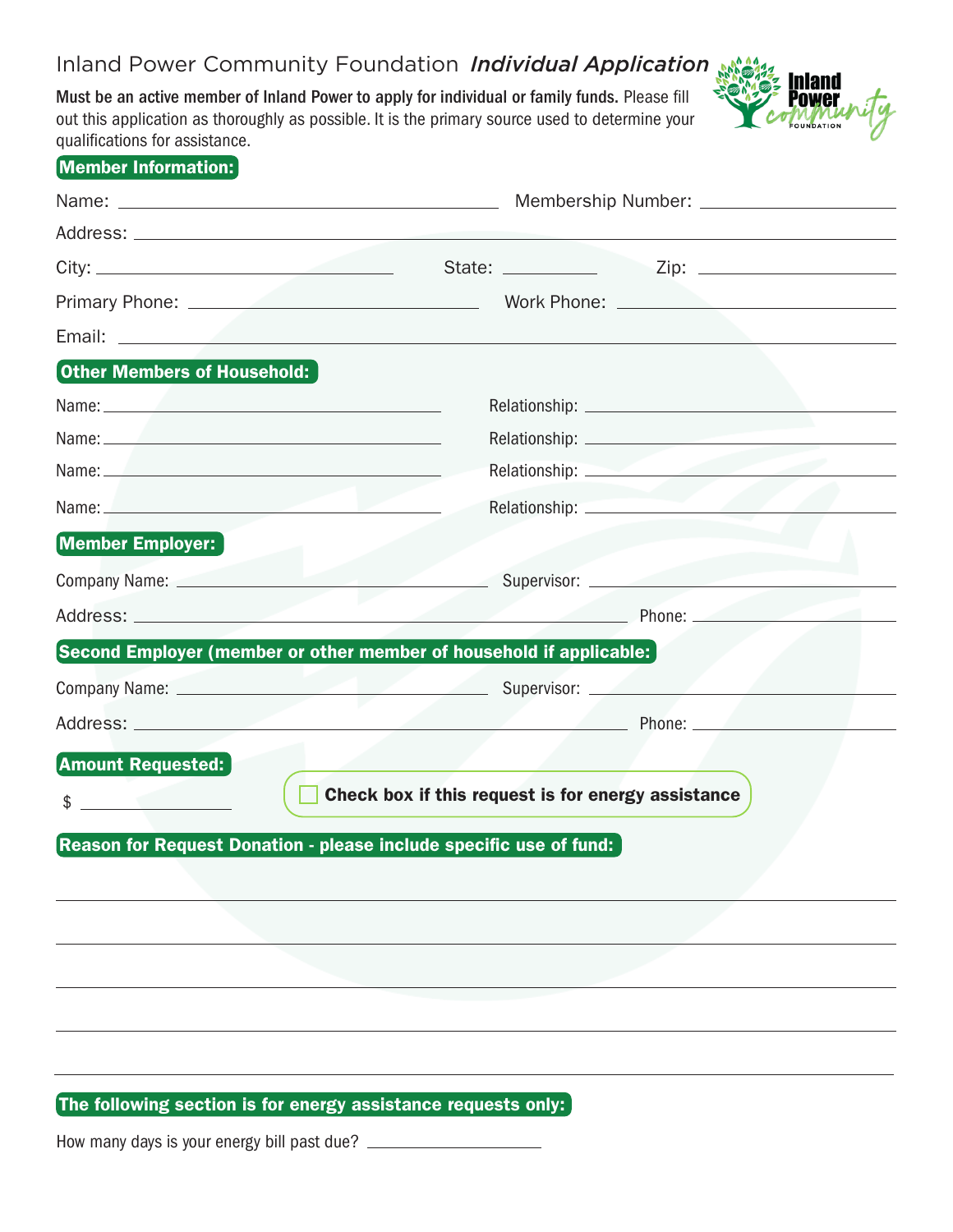## Inland Power Community Foundation *Individual Application*



## Sources of Monthly Income:

| <u>andrea of molities incomet</u>                 | <b>Applicant</b>               | <b>Total Household</b> |
|---------------------------------------------------|--------------------------------|------------------------|
| Salary, wages, bonus, tips and commissions:       | $\frac{1}{2}$                  | $\frac{1}{2}$          |
| Dividends and interest:                           | \$                             | $\frac{1}{2}$          |
| Real estate income:                               | $$^{\circ}$                    |                        |
| Farm income:                                      | $\frac{1}{2}$                  | $\frac{1}{2}$          |
| Disability income:                                | $\frac{1}{2}$                  | \$                     |
| Welfare:                                          | $\frac{1}{2}$                  | $\frac{1}{2}$          |
| Alimony:                                          | $\frac{1}{2}$                  | \$                     |
| Child support:                                    | $\frac{1}{2}$                  | \$                     |
| Other income:                                     | \$                             | \$                     |
| Other income:                                     | \$                             | \$                     |
| <b>Total Monthly Income:</b>                      | \$.                            | \$                     |
| <b>Monthly Expenses:</b>                          |                                | <b>Total</b>           |
| Housing:                                          |                                | \$                     |
| Electricity:                                      |                                | \$                     |
| Gas or other heating fuels:                       |                                | \$                     |
| Transportation (operating cost):                  |                                | \$                     |
| Vehicle Loan Payment:                             |                                | $\frac{1}{2}$          |
| Other Loan Payments:                              |                                | \$                     |
| Insurance (life, medical, vehicle and homeowner): |                                | \$                     |
| Medical:                                          |                                | \$                     |
| Charge Accounts, Credit Cards:                    |                                | \$                     |
| Taxes:                                            |                                | \$                     |
| Other expense:                                    |                                | \$                     |
| Other expense:                                    |                                | \$                     |
| Other expense:                                    |                                | \$                     |
|                                                   | <b>Total Monthly Expenses:</b> | $s_{-}$                |